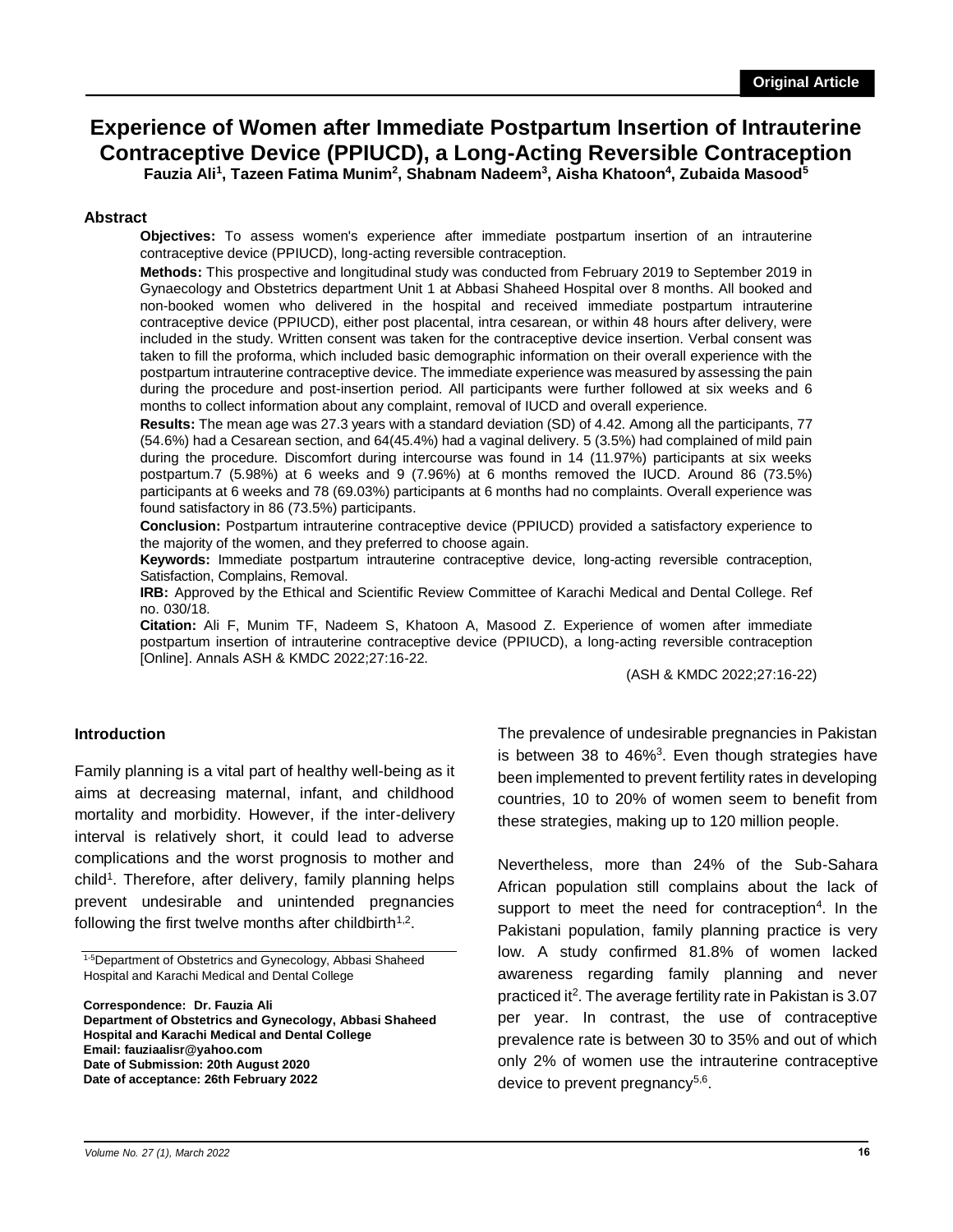Intrauterine contraceptive devices (IUDs) are recommended by ACOG and the American Academy of Pediatrics (AAP) as first-line contraceptives. The U.S. Medical Eligibility Requirements for Contraceptive Use (USMEC) and Centers for Disease Control and Prevention impose no limits on use. The advantages usually prevail over the potential of immediate postpartum use of intrauterine contraceptive devices<sup>7</sup>. The intrauterine contraceptive device (IUCD) made up of copperT380 is an exceedingly effective method to avert pregnancy, and it neither requires any hormonal therapy nor interferes with breastfeeding. Hence, it is deemed safe for all women<sup>8</sup>. According to World Health Organization (WHO), an intrauterine contraceptive device (IUCD) is the safest and most effective method of short-term pregnancy prevention and should be inserted post-delivery<sup>5</sup> instantaneously. As per World Health Organization Medical Eligibility Criteria, it is suggested that IUCD can either be inserted 48 hours following postpartum or after 4 weeks following a child birth<sup>9</sup>.

Furthermore, IUCD can be inserted even during caesarian delivery or 10 minutes after placental delivery<sup>9</sup>. The ideal time for family planning is the postnatal period. It could save the family an extra visit to the clinic and planning the family at the same place with the health care provider and provides safe and long-term contraception within the same health facility. Family planning can be discussed with health care providers during pregnancy or during the initiation of labor. The insertion of an immediate postpartum intrauterine contraceptive device involves highly motivated women who are not ready to get pregnant sooner, along with assurance from health care provider<sup>9</sup>. The postpartum intrauterine contraceptive device has proved to be comfortable with fewer side effects<sup>8</sup>. The common complaints of IUCD are expulsion missing threads at short and long-term follow-up<sup>10</sup>. The adverse effects include pain, bleeding, perforation, and expulsion with insertion of the postpartum intrauterine contraceptive device. The interval insertion had a higher expulsion rate<sup>11</sup>. Even though the frequency of missing IUCD threads was high, the expulsion rate was not as much. In contrast, the removal rate due to heavy bleeding, abdominal pain, and vaginal discharge was quite low, and the continuation rate was substantially good for 6

# months<sup>12</sup>.

Despite providing contraceptive methods to women, there is still a lack of facilitation to provide family planning services among many women post-delivery. Meeting the needs of women during the period of postpregnancy can aid in reducing maternal and childhood mortality and morbidity. Literature has strongly claimed the safety and convenience of using postpartum intrauterine devices (PPIUDs)<sup>13</sup>.

Owing to the increasing population of Pakistan, fertility control has become the most unmet need for the socioeconomic growth and welfare of society. To increase contraceptive usage, many educational and motivational activities are needed. Women also have misconceptions regarding this method, and fear of complication is the main cause of its limited use, which can be controlled by proper training of health care providers and women's motivation regarding contraception during the antenatal and intrapartum period. The immediate postpartum period is a good time for women to accept the temporary method and enhance women's continuous motivation. So, the current study was planned.

 The aim of the study was to assess the experience of women after immediate postpartum insertion of the intrauterine contraceptive device (PPIUCD).

# **Patients and Methods**

A prospective cross-sectional descriptive study was conducted in Gynaecology and Obstetrics department Unit 1 at Abbasi Shaheed Hospital from February 2019 to September 2019. The Institutional Review Board (IRB) OF Karachi Medical and Dental College was approved.

The sample size was calculated using World health organization (WHO) software" Sample size Determination in Health Studies with a proportion of satisfaction after 6 weeks  $91\%$ <sup>12</sup> with a margin of error 5% and 95% confidence interval. The calculated sample size is 126. We included 141 women in our study. All study participants were included through the Nonprobability consecutive sampling technique. A total of 141 booked and non-booked women who delivered in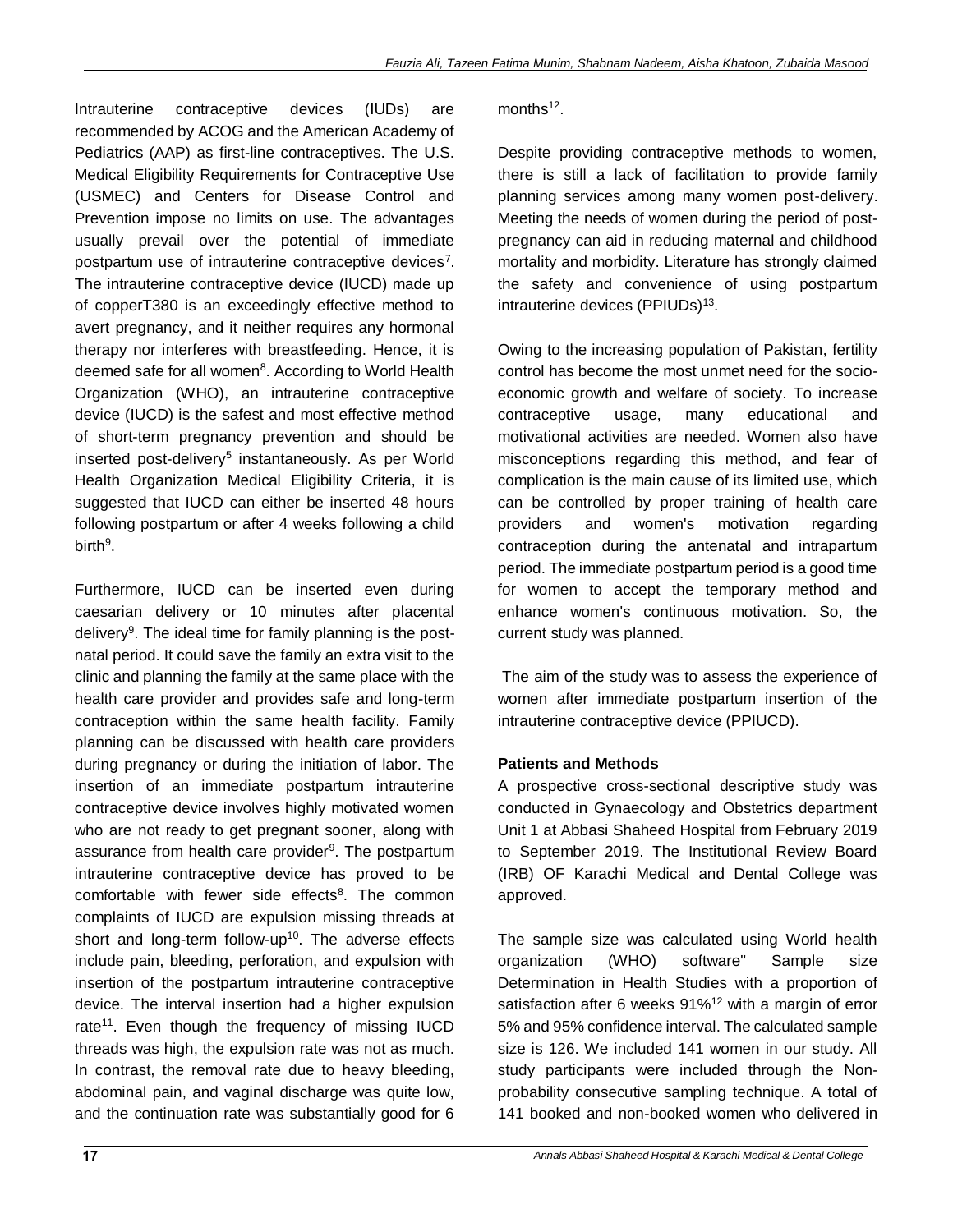the hospital and received the immediate postpartum intrauterine device (PPIUCD) either post placental, intra cesarean, or within 48 hours of delivery were included in the study. Those women who did not meet the criteria for PPIUCD insertion, i.e., chorioamnionitis, puerperal sepsis, rupture of membranes for >18hours, unresolved postpartum hemorrhage (PPH), and those who were not willing to participate were excluded.

Written consent was taken for postpartum intrauterine device (PPIUCD) insertion. Verbal consent was taken to fill the proforma, which included demographic information, clinical characteristics, and questions related to overall experience about the insertion of PPIUCD. The immediate experience was measured by assessing the pain during and post-insertion period. All participants were further followed at six weeks and 6 months by using a follow-up proforma that collected information about the overall experience, removal rate, any complaints or complications (including abnormal vaginal discharge, cramping, heavy bleeding, infection, displaced, expulsion discomfort during intercourse and desire to continue the method, etc.), In the cases where the women failed to return to the health facility for her follow-up visit, she was contacted by telephone for the follow-up interview for the study purpose. All the enrolled women in the study were followed for 6 months to determine the overall experience, including satisfaction in terms of no complaints, no removal, and continuation without having any problem or complication of PPIUCD. We also kept the record of women who discontinued PPIUCD and their reasons for it. All these women were followed up for six months.

Data was entered and analyzed using SPSS 25.0. Descriptive statistics of all study variables were reported using mean (standard deviation) and frequency (%). The Chi-square test compared study outcomes (Overall experience and removal rate) with other study variables. P-value <0.05 was considered significant.

### **Results**

A total of 141 participants were recruited for the study. The mean age was 27.3 +4.42 years. Out of 141 participants, 119 (84.4%) were of age 30 years or less. Only 21 (14.9%) participants were nulliparous. Most of the participants were booked 111 (78.7%). In most of the studies, participant educational status was showed

primary level. More than half of the participants, 77 (54.6%), had a cesarean section. 127 (90.1%) participants have decided IUCD use before the delivery while remaining decided it after the delivery. The timing of device insertion showed that in 77 (54.6%) participant's procedure was performed intra Cesarean. In 48(34%), insertion was done within 10 minutes, and in 16 (11.3%), insertion was performed within 48 hours. Most of the participants did not use any family planning method in the past, while some of them considered condoms as an easy method to avoid pregnancy (Table 1).

All the participants went through the insertion period with ease without having any difficulty or complaints. Only 5 (3.5%) complained of mild pain during the insertion procedure, while no post-procedural complaints were recorded (Table 1).

 28 (19.9%) study participants lost to follow-up at 6 months. Out of total 117, 86 (73.5%) and 78 (69.03%) participants had no complaint at 6 weeks, and 6 months respectively, discomfort during intercourse was observed in 14 (11.97%), spotting 5 (4.27%) while during the follow-up period overall incidence of removal of IUCD occurred in 16 (14.08%) participants due to different complains, at 6 month, 5 (4.42%) had complained of bleeding, complain of spotting observed in 12 (10.62%) participants who were almost doubled as compared to the last follow-up, cramping in 5 (4.42%). The complaint of prolongation of the period was found in 2 (1.76%) women (Table 2). There was no reported case of uterine perforation in this study.

Seven (5.98%) of the participants at 6 weeks and 9 (7.96%) at 6 months removed IUCD due to the following reasons, fear/anxiousness was found as a reason for removal in 2 (12.5%), Displacing became reason in 2 (12.5%), and 2 (12.5%) women did this because of heavy menstrual bleeding. At the same time, other reasons were expulsion, abdominal pain, family pressure, bleeding, etc. (Figure 1).

Based on participants' responses, their experience and attitude toward PPIUCD showed that 103 (88.03%) participants had no complaints during intercourse. Overall experience was found satisfactory in 86 (73.5%) participants,, while some had complaintss. 87 (74.4%)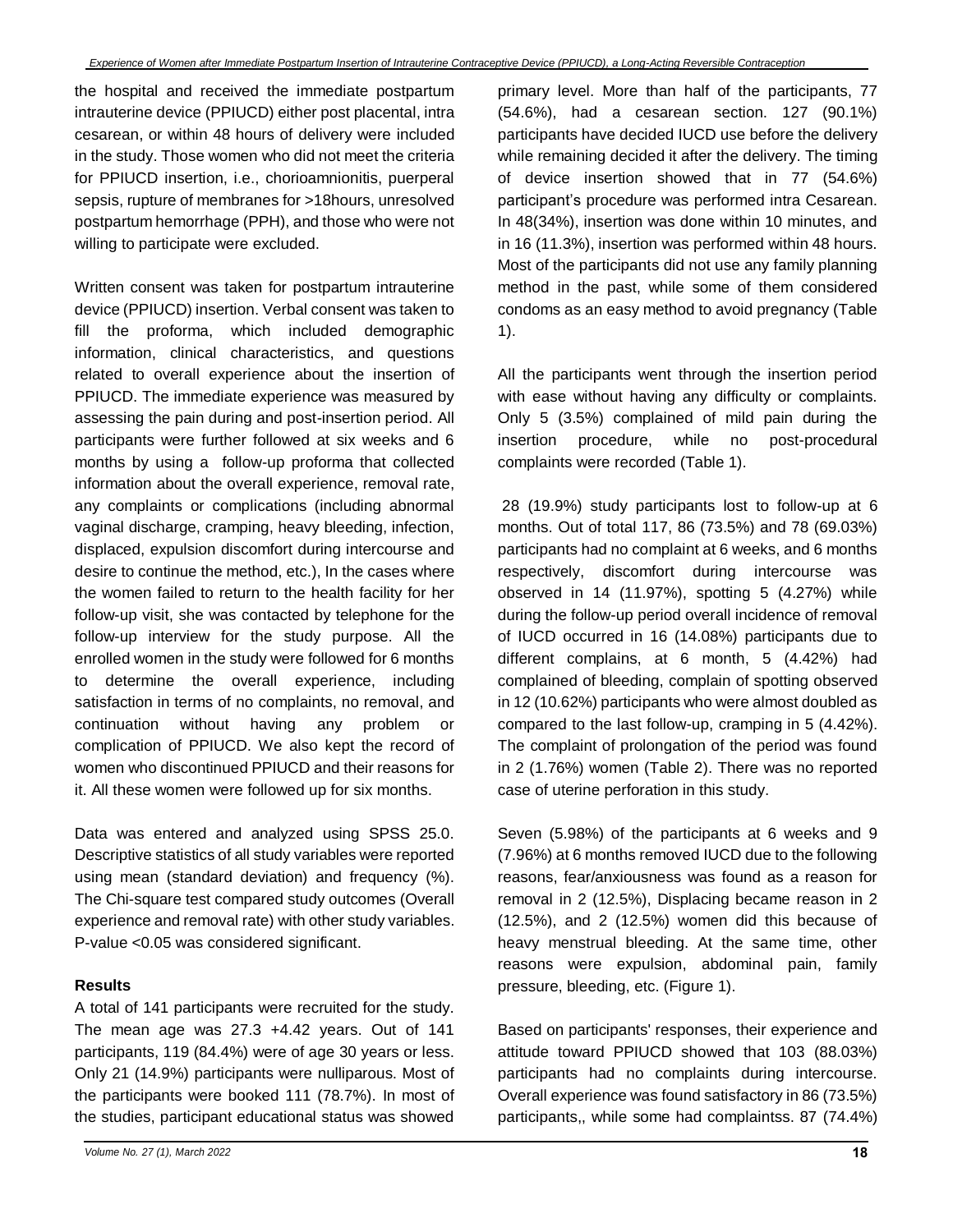participants were still willing to choose it again as a family planning method, and 87 (74.4%) participants agreed to recommend it to others.

The overall removal rate was compared with age, mode of delivery parity, and device insertion timing. The association was found statistically non-significant between the removal and associated factors with (P>0.05) (Table 3). The association was found statistically significant between mode of delivery and the status of procedural complaints at 6 weeks of follow-up (13.2% vs. 44.9%; P<0.00), women with cesarean

section had less frequency of complaints compared with vaginal delivery while at 6 months the association was found statistically non-significant (29.9% vs. 32.6%;  $P=0.07$ ).

There was no statistical significance observed between overall PPIUCD experience and age, parity, educational status, booking status, mode of delivery parity, and timing of decision and insertion of the device (P>0.05).

**Table 1:** Descriptive Statistics of Demographic, Clinical Characteristics and Outcomes.

| <b>Study variables</b>                        |                        | Frequency        | Percentage |
|-----------------------------------------------|------------------------|------------------|------------|
|                                               | 30 or less years       | 119              | 84.4%      |
| Age groups                                    | >30 years              | 22               | 15.6%      |
|                                               | Mean+/- SD             | $27.3 + (-4.42)$ |            |
|                                               | $\Omega$               | 21               | 14.9%      |
| Parity                                        | $1 - 3$                | 83               | 58.9%      |
|                                               | >3                     | 37               | 26.2%      |
|                                               | <b>Booked</b>          | 111              | 78.7%      |
| <b>Booking status</b>                         | Non-Booked             | 30               | 21.3%      |
|                                               | Illiterate             | 37               | 26.2%      |
| <b>Educational status</b>                     | Primary                | 64               | 45.4%      |
|                                               | Secondary              | 29               | 20.6%      |
|                                               | Matric or higher       | 11               | 7.8%       |
| Mode of delivery                              | Cesarean               | 77               | 54.6%      |
|                                               | Vaginal delivery       | 64               | 45.4%      |
| <b>Timing of Decision</b>                     | After Delivery         | 14               | 9.9%       |
|                                               | <b>Before Delivery</b> | 127              | 90.1%      |
|                                               | Intra Cesarean         | 77               | 54.6%      |
| <b>Timing of Insertion</b>                    | Within 10 minutes      | 48               | 34%        |
|                                               | Within 48 Hours        | 16               | 11.3%      |
|                                               | Condom                 | 18               | 12.8%      |
|                                               | Implant(4 Years)       | 1                | 0.7%       |
| Previously family planning method used        | Inject                 | 5                | 3.5%       |
|                                               | <b>IUCD</b>            | 1                | 0.7%       |
|                                               | PPIUCD                 | 3                | 2.1%       |
| <b>Experience During Procedure</b>            |                        |                  |            |
| <b>Experience During Insertion</b>            | Easy                   | 141              | 100%       |
|                                               | <b>Difficult</b>       | $\mathbf 0$      | 0%         |
| Pain during procedure                         | Mild Pain              | 5                | 3.5%       |
|                                               | No Pain                | 136              | 96.5%      |
| <b>Post Procedure Complain</b>                | Yes                    | $\Omega$         | 0%         |
|                                               | No.                    | 141              | 100%       |
|                                               | Loss to follow-up      | 24               | 17%        |
| Follow-up status                              | Phone                  | 57               | 40.4%      |
|                                               | Visited Hospital       | 60               | 42.6%      |
| <b>Experience Post Procedure</b>              |                        |                  |            |
| Immediate experience (n=141)                  | Satisfactory           | 136              | 96.5%      |
|                                               | Not satisfactory       | 5                | 3.5%       |
| Satisfied with intercourse at 6 weeks (n=117) | Satisfactory           | 103              | 88%        |
|                                               | Not satisfactory       | 14               | 12%        |
| Overall experience (n=117)                    | Satisfactory           | 86               | 73.5%      |
|                                               | Not satisfactory       | 31               | 26.5%      |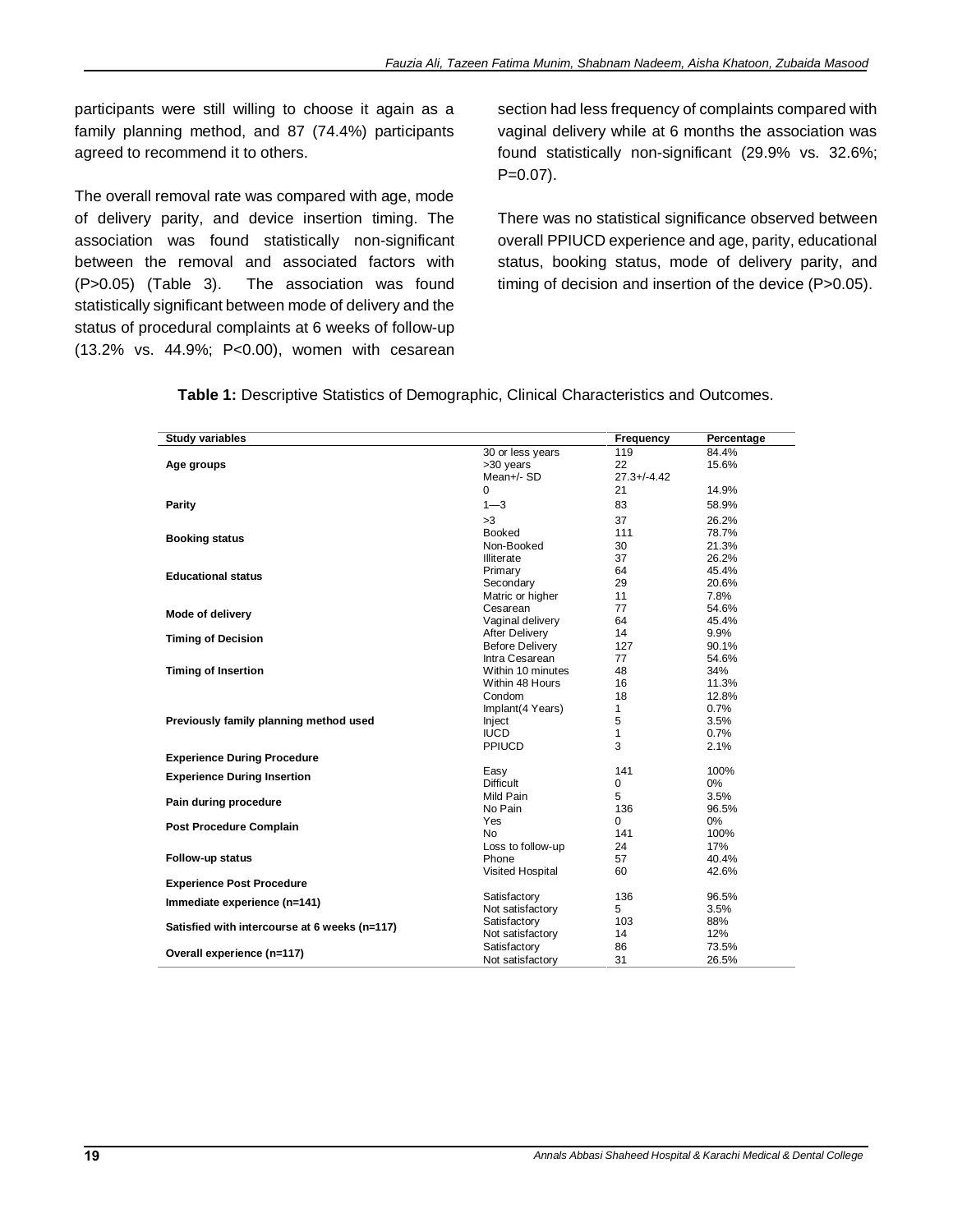

Intervals **Complications At 6 Weeks (n=117) At 6 Months (n=113) Loss to follow-up** 24(17%) 28(19.9%) **No Complain** 86(73.5%) 78(69.03%) **Anxious/fear** 2(1.71%) 0(0%) **Irregular Bleeding** 7(5.98%) 5(4.42%) **Discomfort during Intercourse** 14(11.97%) 0(0%) **Abdominal Pain** 1(0.85%) 4(3.53%) **Spotting** 5(4.27%) 12(10.62%) **Abnormal Vaginal Discharge** 2(1.71%) 2(1.76%) **Cramping** 0( 0%) 5(4.42%) **Prolonged Heavy periods**  $0(0\%)$  2(1.76%) **Removal** 7(5.98%) 9(7.96%) **Perforation** 0 (0%) 0 (0%) **Pregnancy** 0 (0%) 0 (0%)

**Table 2:** Distribution of Complications at Different Time

**Figure 1:** Reason for Removal

| <b>Study variables</b> |                    | <b>Overall Experience</b> |                     | P-values | <b>Overall Removal</b> |             | P-values |
|------------------------|--------------------|---------------------------|---------------------|----------|------------------------|-------------|----------|
|                        |                    | Unsatisfactorv            | <b>Satisfactory</b> |          | No                     | Yes         |          |
| Age group              | 30 or less years   | 28(27.7%)                 | 73(72.3%)           | 0.45     | 104(87.4%)             | 15(12.6%)   | 0.27     |
|                        | More than 30 years | 3(18.8%)                  | 13(81.2%)           |          | 21(95.5%)              | 1(4.5%)     |          |
|                        |                    | 5(27.8%)                  | 13(72.2%)           |          | 17(81%)                | 4(19%)      |          |
| Parity                 | 3-Jan              | 17(24.3%)                 | 53(75.7%)           | 0.78     | 75(90.4%)              | $8(9.6\%)$  | 0.475    |
|                        | >3                 | 9(31%)                    | 20(69%)             |          | 33(89.2%)              | $4(10.8\%)$ |          |
| Mode of delivery       | C/Section          | 15(22.1%)                 | 53(77.9%)           | 0.20     | 71(82.2%)              | 6(7.8%)     | 0.11     |
|                        | Vaginal delivery   | 16(32.7%)                 | 33(67.3%)           |          | 54(84.4%)              | 10(15.6%)   |          |
| Timing of Insertion    | Intra Cesarean     | 15(22.1%)                 | 53(77.9%)           | 0.32     | 71(92.2%)              | 6(7.8%)     | 0.13     |
|                        | Within 10 minutes  | 10(29.4%)                 | 24(70.6%)           |          | 42(87.5%)              | 6(12.5%)    |          |
|                        | Within 48 Hours    | 6(40%)                    | $9(60\%)$           |          | 12(75%)                | 4(25%)      |          |

| Table 3: Comparison of Outcomes with Study Variables. |  |  |  |
|-------------------------------------------------------|--|--|--|
|-------------------------------------------------------|--|--|--|

#### **Discussion**

The present study was conducted to assess the experience of PPIUCD insertion in the immediate postpartum period of women delivering in our setup. This study included 141 postpartum subjects. Shekhawat GS et al. reported that counseling had a major effect on women. 88% of participants agreed to PPIUCD post counseling<sup>2</sup>, whereas present study results showed that 90.1% of patients had decided to insert PPIUCD before delivery and 9.9% decided after delivery. These results are highly dependent on the decisions made by health care providers for the provision of counseling during the antenatal period. Counseling and counselor are considered a core part of the approval of PPIUCD. In the current study, more than half of women, 77 (54.6%), had intra cesarean insertion, 48 (34%) had the timing of insertion of the device within 10 minutes of placental delivery, while only 16 (11.3%) had insertion after 10 minutes and before 48 hours. However, in another study, 63% of women underwent intra-cesarean insertion, and 38% underwent post placental insertion<sup>2</sup>. Lerma et al. did not favor previous guidance on the timing of insertion of PPIUD. In his study, almost 16% of women

underwent post placental insertion (≤10 minutes), whereas the rest underwent immediate (>10 minutes) insertion of PPIUD<sup>13</sup>. In a local study, it was established that there was no significant difference in interval IUCD and PPIUCD<sup>14</sup> .

The present study showed that most (96.5%) of the women had painless and easy insertion, and only 3.5% had mild pain during insertion. Literature showed that 5.7% of women had difficult insertion, and 20% had pain and discomfort during insertion. In our study, no post-procedure complaint was found at the time of discharge. In two studies in 2016 and 2019 majority of the women had no complaints at discharge time, and the satisfaction rate of PPIUCD was around 97%<sup>2,15</sup>. Common complications observed in the present study during the follow-up period were irregular bleeding, spotting, and discomfort during intercourse, abnormal vaginal discharge, abdominal pain, heavy menstrual bleeding, cramps, expulsion, and displaced IUCD. Studies have shown heavy menstrual bleeding in 5.5%-27.2% of patients. In a study in Lahore, menstrual disturbances were found in 19.45, while in a study in India, irregular bleeding was found in 10.5%.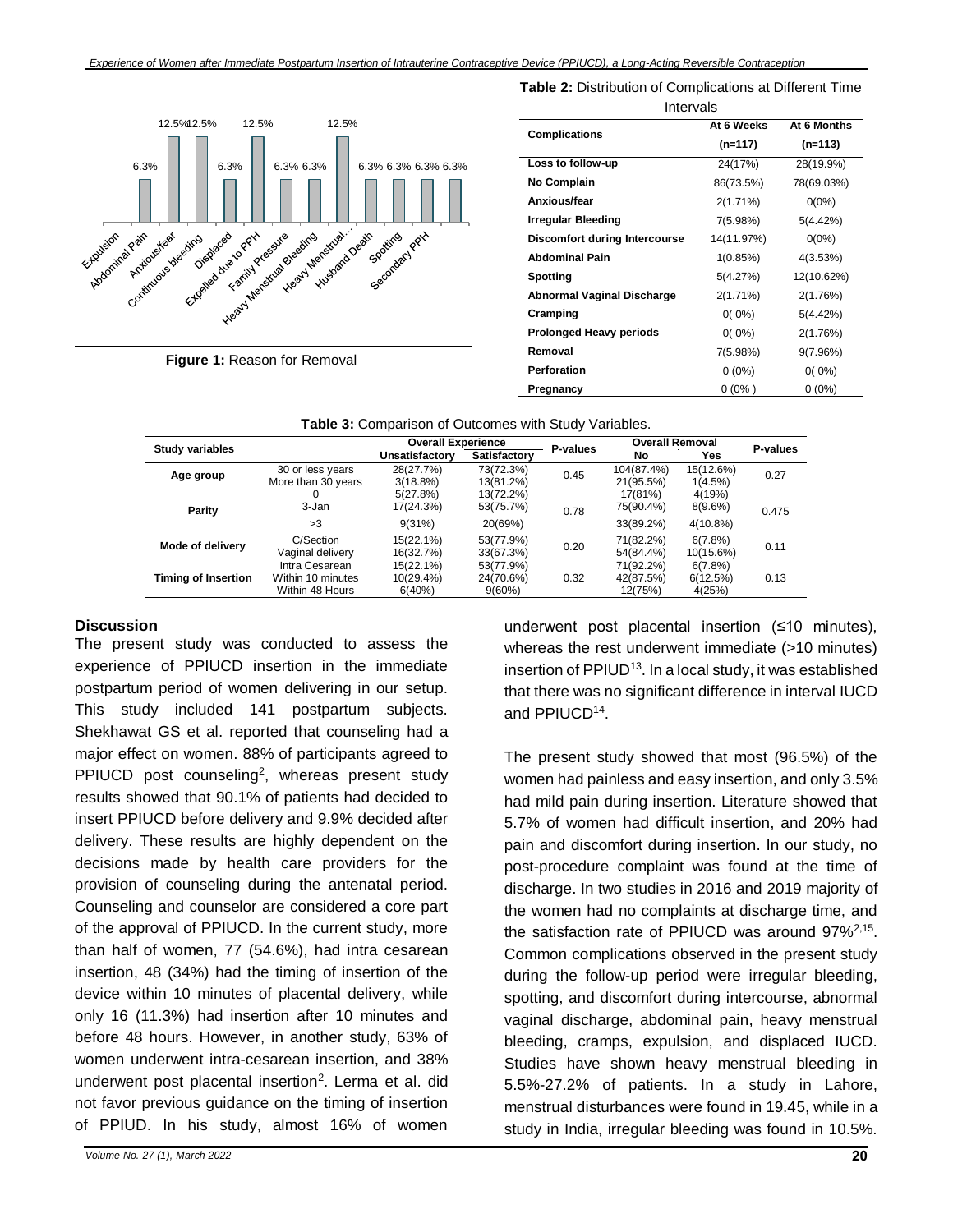In our study, irregular heavy bleeding was found only in 5.98% at 6weeks and 4.4% at 6 months. These menstrual disturbances were settled after symptomatic treatment in a few patients, while 4 out of 16 removal were due to heavy and irregular bleeding. The infection rate was found  $5\%$ <sup>1</sup>, 1.75%<sup>16</sup>, and 0%<sup>3</sup> in different studies, while it was 1.76% in our study. Discomfort during intercourse was found in 11.97% at 6 weeks follow up, but this problem was resolved after shortening the thread.

In the current study; the Overall removal rate was found during the 6 months of follow up period was 16/113 (14.2%) while initially at 6 weeks, only 7 (5.98%) participants removed the device due to complaints. At 6 months, the removal rate was observed in 9 (7.93%) study participants. The most common reasons for removal in the present study are fear, displacement, heavy menstrual bleeding. Other than that, some of them removed IUCD due to family pressure, bleeding, pain, and husband death. While comparing it was shown that removal rate was slightly higher in young women as compared to the older (12.6% vs. 4.5%), in vaginal delivery, more chances to have removal of IUCD as compared to women who underwent cesarean section (15.6% vs. 7.8%), there is a higher prevalence of removal in nulliparous women more removal incidence happened in women whom insertion time was within 48 hours as compared to intra cesarean and 10 minutes timing of insertion.

 Few other studies reported menstrual irregularities, sexual discomfort, and abdominal cramping as the reasons for removing  $IUCD^{17,18}$ . Another study reported 10% bleeding in women, which is one reasonasons for removal<sup>19</sup>. Our study findings disagree with Hooda et al., study, where a higher removal rate is reported $20$ . Few studies have reported expulsion as the reason for removal $6,20$ . A study reported expulsion rates of various intrauterine contraceptive devices (IUCDs) like Nova‐T380, Multiload 375, and Copper‐T380A as 13%, 5%, and 15% by the end of the first year.

In contrast, another study showed that 15%participants had their IUDs removed before six months due to complete or partial expulsion $21,22$ . Removal rates due to expulsion for postpartum IUD vary by placement time, mode of delivery, and type of IUCD. This systematic review recommended research with particular diagnostic criteria for types of expulsions, the timing of expulsion (complete and partial), type of IUD, insertion techniques, level of familiarity with health care providers, and breastfeeding status $23$ . There was no case of uterine perforation, and unplanned pregnancy was found, and the same was reported in a study in India  $2019^{24}$  and  $2016^{16}$ . In the present study, the overall experience was found satisfactory in 73.5% of participants at 6 months which is lower than the study in 2017, where the satisfaction rate was 92.7% at 6 months<sup>25</sup>.

The study showed that all the women found postpartum intrauterine insertion easy, and the majority had to experience painless insertion. Most women had no complaints at 6 weeks and 6 months intervals. Very few women had experienced discomfort and had it removed during the follow-up. Women had removed the device because of fear, the device being displaced, and heavy menstrual bleeding.

This study has a short-term follow-up period. Furthermore, studies with a larger sample size should be conducted, involving long-term follow-up assessments. So that findings can be generalized throughout the community. Expanding access to PPIUDs can provide an opportunity to address the high percentage of births with short pregnancy intervals and improve maternal-fetal outcomes. The future consequences of PPIUD need to be examined. Active action at an individual, community, and institutional level is needed, and policymakers should play their part in delivering effective, affordable, and easily available contraceptive methods to raise the health status of mother and child.

### **Conclusion**

Overall, PPIUCD provided a satisfactory experience to the majority of the women, and they preferred to choose again.

### **Conflict of Interest**

Authors have no conflict of interest and no grant/funding from any organization.